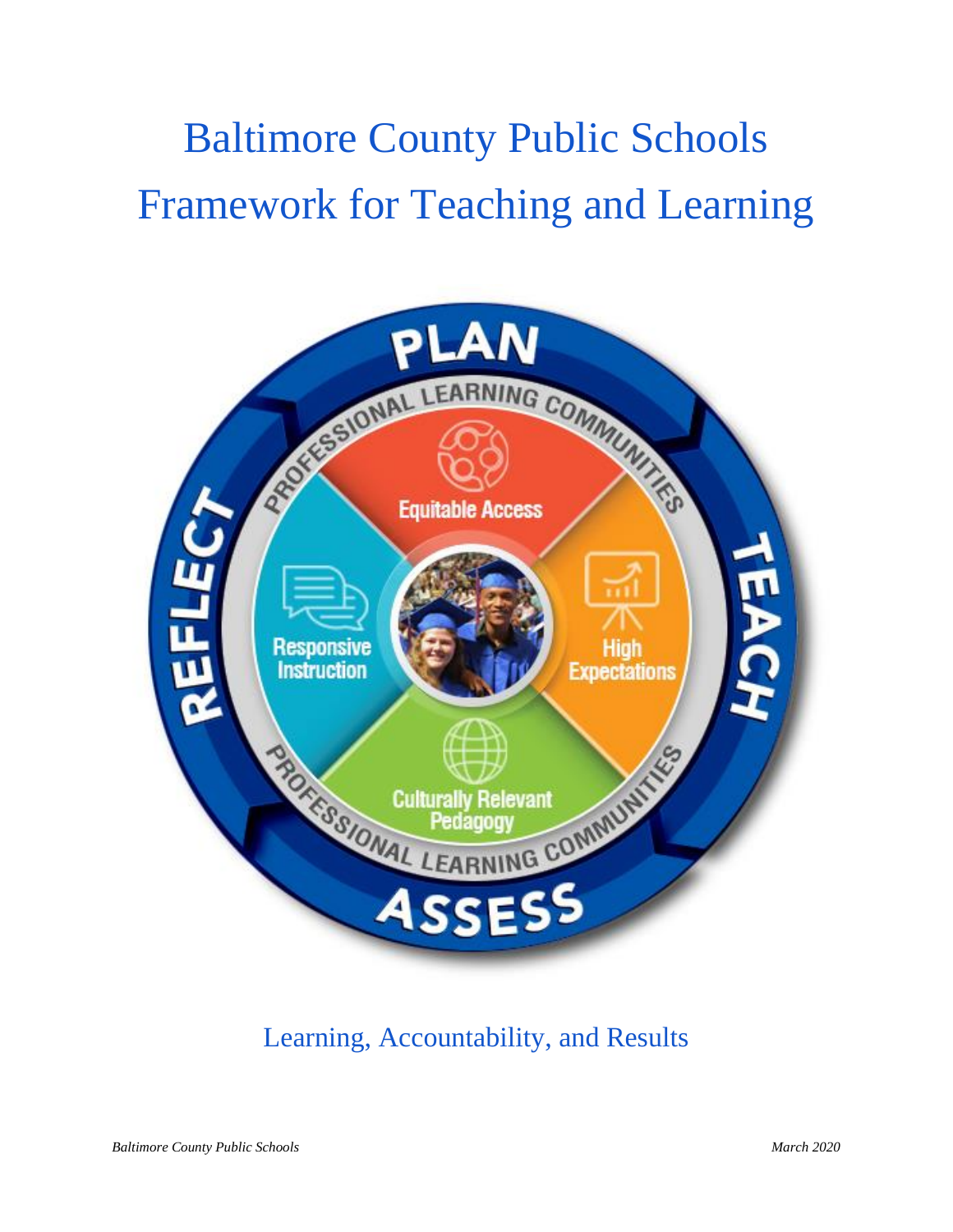## Baltimore County Public Schools Framework for Teaching and Learning: Learning, Accountability and Results

The Baltimore County Public Schools' (BCPS) Teaching and Learning Framework outlines the expectations for effective first instruction and rigorous learning for every child in every classroom, every day. It is grounded in BCPS policy 0100 *Equity* and includes components from research and best practices including Charlotte Danielson's *Framework for Teaching*, Mike Schmoker's *Focus: Elevating the Essentials to Radically Improve Student Learning* and the Center for Applied Special Technology's principles of *Universal Design for Learning (UDL)*. In BCPS, all students must have daily access to learning that is accessible, rigorous, relevant, and responsive and prepares them for the future.

In BCPS, learning is our core purpose. The 21st century demands that we develop students into globally competitive individuals who have high levels of literacy across all disciplines and content areas. The teaching and learning framework is structured around the concepts of learning, accountability, and results and is designed to support our core purpose and the system strategic plan by answering the following questions:

- What do we believe about teaching and learning in BCPS?
- Based on those beliefs, what are our expectations?
- What qualitative and quantitative evidence will we collect and monitor to measure progress toward meeting expectations?

The Teaching and Learning Framework:

- Articulates the core beliefs and expectations of teaching and learning in BCPS.
- Develops a common language to facilitate instructional conversations among educators, students, parents, and caregivers to drive continuous improvement.
- Provides resources to support high quality first instruction.
- Ensures a consistent approach to monitoring teaching and learning.

Leadership matters; second only to high-quality teachers, leadership is the most powerful predictor of student achievement and instructional improvement. Therefore, principals are responsible for establishing the conditions under which all learners thrive in school through the delivery of high-quality, effective daily instruction in a safe and emotionally supportive environment.

In collaboration with the Instructional Leadership Team (ILT), principals will use this framework to identify instructional priorities and develop action steps for improvement in order to ensure high academic outcomes for all students.

Administrators will create and support a culture of inquiry that fosters authentic collaboration. This framework will be used as a guide to anchor the reflective, ongoing work of improving teaching and learning in BCPS. As reflective practitioners working in professional learning communities, teachers and administrators will continually interrogate and improve practice to increase student outcomes.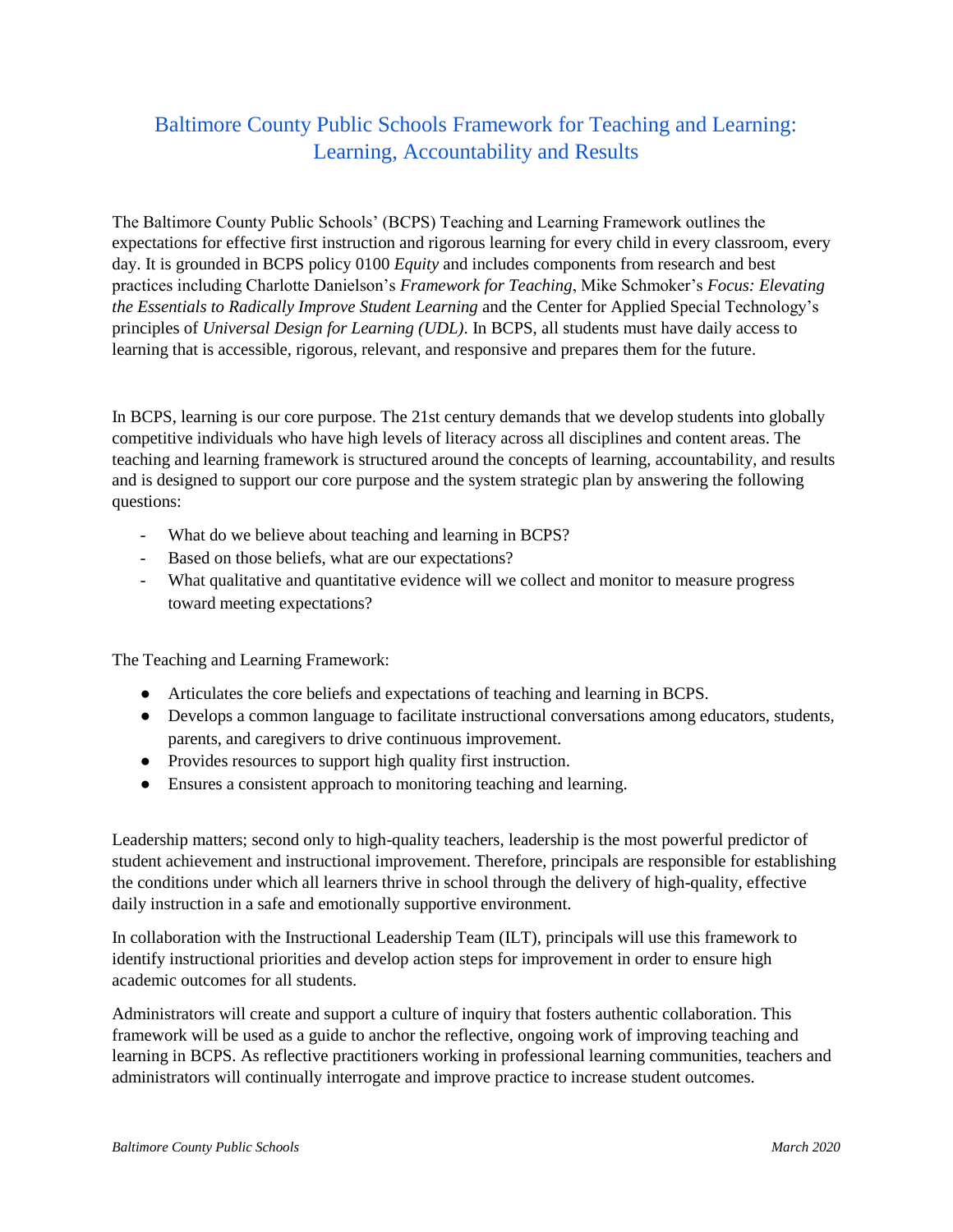

We believe instruction must be **accessible** for all students. Accessible instruction promotes equity for students and their learning irrespective of student backgrounds and abilities and disrupts disproportionate outcomes.

#### **Accountability**: Based on this belief, what are our expectations?

- Teachers will center student's identities, strengths, interests, and needs in order to make instruction accessible.
- Educators will examine and interrogate their personal biases to become aware of the ways in which their own cultural experiences influence the conditions and learning opportunities that they create for students
- Teachers will demonstrate cultural competency in making instructional decisions regarding the students they serve, including their strengths and needs.
- Teachers will provide appropriate linguistic supports to ensure access for English Learners.
- Teachers will identify and implement appropriate scaffolds for instruction to promote student independence and to ensure students receiving special education services can access grade level content.
- Teachers will provide multiple and flexible methods of presentation to give students varying ways of acquiring and demonstrating knowledge.
- Teachers will make accommodations and modifications for exceptional learners.
- Teachers will consider student voice and advocacy in instructional decision making.

- BCPS Planning Templates
- Teacher observation data (Formal and Informal)
- Standardized assessment data (MCAP, WIDA)
- Disaggregated Data (CBA, course enrollment, referrals, services, grades)
- Student assignments
- Stakeholder Survey data
- Student interviews/focus groups
- IEP Progress Report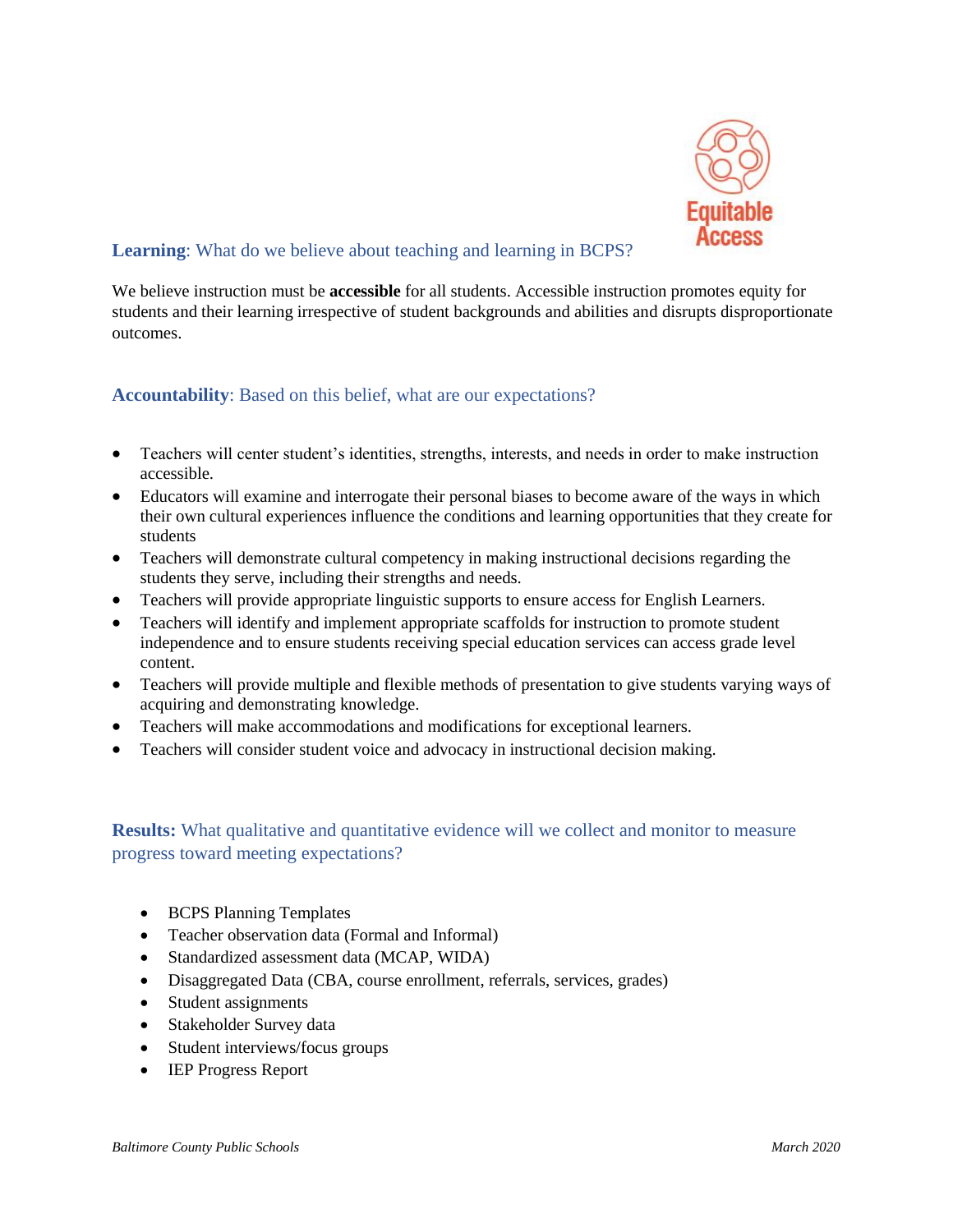

We believe all students are capable of achieving high academic outcomes and therefore all teaching and learning must be rigorous and reflect **high expectations** for all students. Instruction, assignments and assessments must align to the rigor of grade or course level standards.

#### **Accountability**: Based on this belief, what are our expectations?

- Instruction will demonstrate long range unit planning and daily lesson planning using the BCPS Planning Templates.
- Teachers clearly communicate the purpose and expectations for learning.
- Teachers ask critical thinking questions of all students and provide opportunities for all students to demonstrate independence.
- Teachers demonstrate knowledge of their content as well as current evidence-based strategies and pedagogy.
- Instruction, assignments, and assessments must reflect the BCPS curriculum and recommended pacing guidelines.
- Time on task should reflect high expectations and ensure that students do the vast majority of the cognitive work of the task.
- Teachers will explicitly teach content aligned to the rigor of the standards including modeling through sharing their thought process aloud as they approach and complete tasks (i.e. "think aloud" strategy).
- Teachers will incorporate authentic literacy experiences, reflective of the discipline, in every lesson.
- Teachers will implement system programs and resources with fidelity while being responsive to learner variability within the parameters of the programs and resources.
- Feedback to students will reflect high expectations and alignment to the rigor of the standard.

- Elements of Effective Instruction Walkthrough data
- BCPS Planning Templates
- Benchmark expectations
- Program Fidelity Checklists
- Disciplinary Literacy reference
- Curriculum Based Assessment data
- Student work samples
- Student grades
- Stakeholder survey data-Academic Aspirations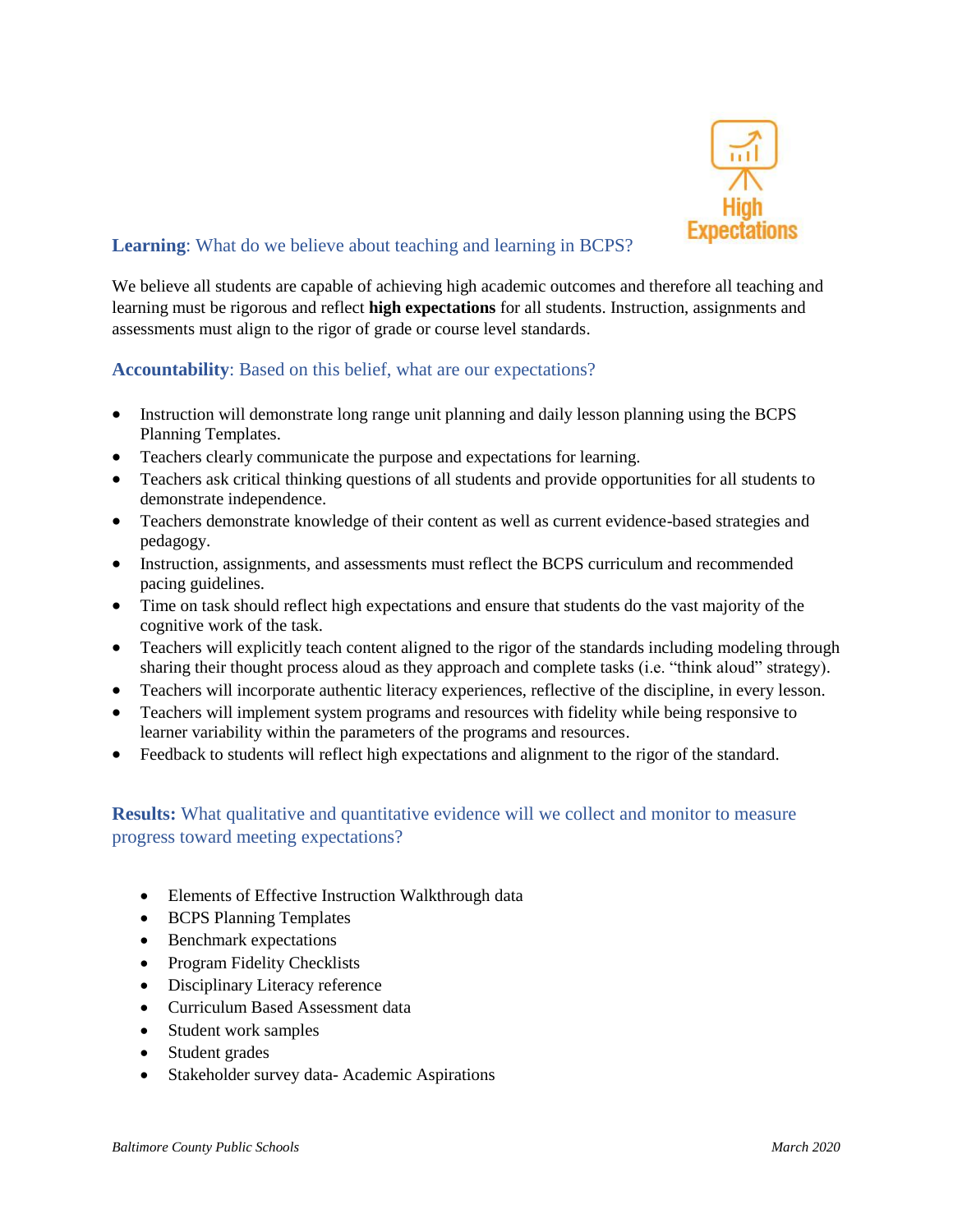

We believe instruction must be **relevant** to our students' cultures, interests, perspectives and lived experiences.

#### **Accountability**: Based on this belief, what are our expectations?

- Instruction will reflect culturally relevant pedagogy and strategies.
- Teachers will create and sustain a safe, welcoming and supportive classroom environment which values inclusivity and diversity.
- Teachers explicitly teach and model social emotional learning skills and strategies and integrate them into academic content.
- Classroom routines and expectations promote cooperative learning, teacher to student interactions and student to student interactions characterized by mutual respect and caring.
- Instruction will include authentic application and relevant contexts for learning.
- Teachers will connect new learning to previous learning and explicitly demonstrate how learning relates to enduring understandings and essential questions.
- Teachers will include opportunities for student voice and choice where appropriate, including multiple options for demonstrating learning.
- Teachers value students' cultural and linguistic differences as assets and incorporate them into the learning process.
- Teachers will utilize a variety of evidence-based strategies to promote student engagement and curiosity such as using student surveys to gauge student interest for topics of study.
- Teachers understand the importance of representation and promote student identities by intentionally selecting curriculum resources and materials.

- Elements of Effective Instruction Walkthrough Data
- Informal observation data
- Student focus groups and interviews
- Stakeholder Survey data –Belonging Index
- Classroom Environment Checklist
- Referral data
- Student work samples; portfolios
- Formative and summative assessment data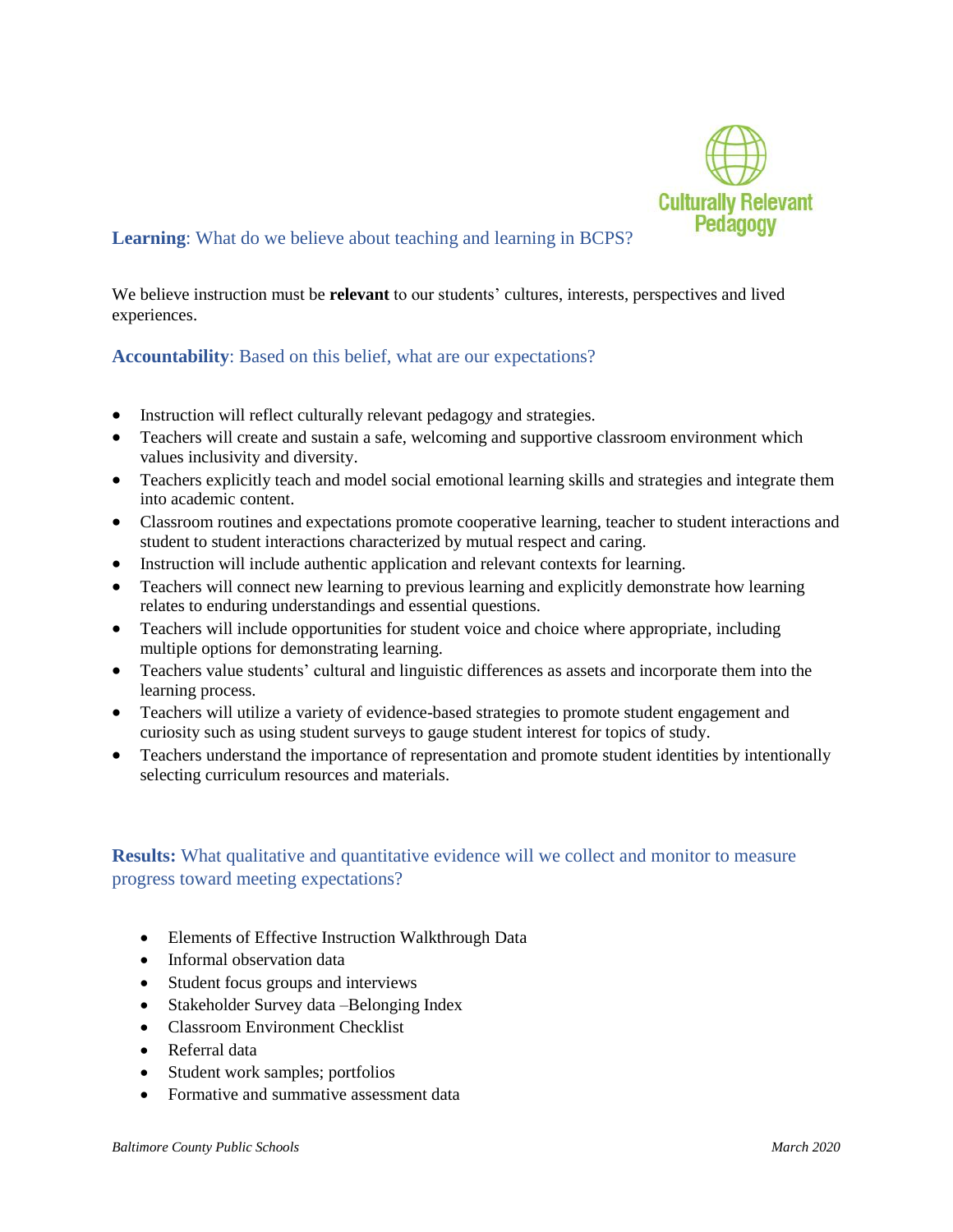

We believe instruction must be **culturally responsive** to student strengths and needs and aligned to the rigor of state standards.

## **Accountability**: Based on this belief, what are our expectations?

- Teachers will provide opportunities for guided practice and provide timely and specific feedback to students.
- Teachers will use a process for formative assessment including checks for understanding during instruction and adjust teaching as needed based on student progress.
- Students will have multiple opportunities to demonstrate learning and grades must be aligned to standards and based on a body of evidence.
- Schools will evaluate student learning on a variety of summative assessments and create a plan for targeted, responsive instruction which accelerates, enriches or extends learning as needed.
- Teachers will demonstrate knowledge of individual student learning needs when planning and implementing instruction.
- Teachers will proactively design lessons that address learner variability using BCPS curriculum and resources.
- Teachers will nurture emerging talents and offer opportunities for acceleration and enrichment in instruction and in course enrollment pathways.

- Elements of Effective Instruction Walkthrough data
- BCPS approved data protocols
- BCPS Planning Templates
- Student grades
- Student work samples
- Formative and summative assessment data
- Master schedule